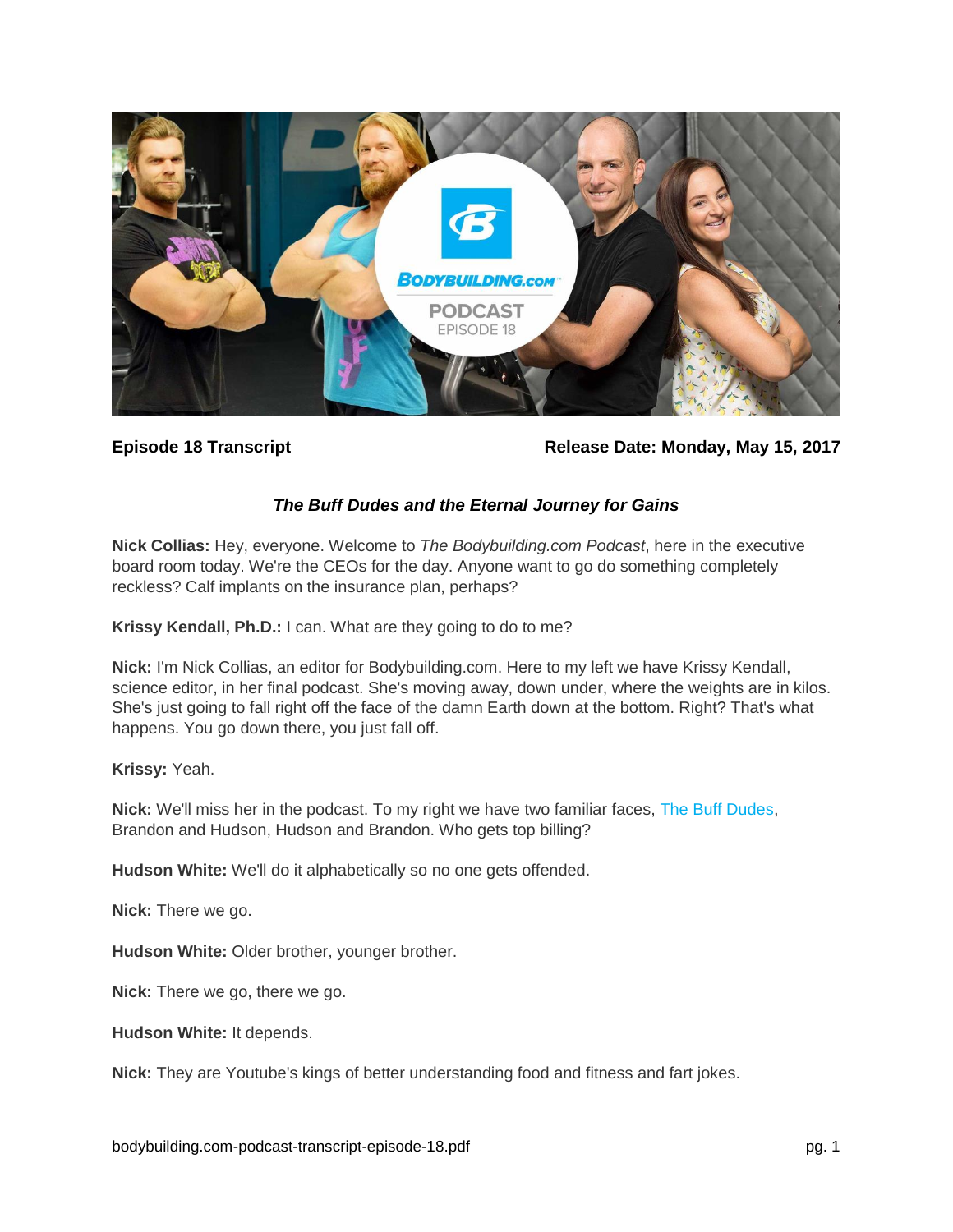**Hudson White:** Yeah, or the clown princes.

**Nick:** The clown princes, okay.

**Hudson White:** Bathroom humor always sells pretty well, at least for us.

**Nick:** You got to have a little bit and I like that, you know, as the channel has matured you haven't abandoned your roots in a little bit of poop jokes.

**Hudson White:** Yeah, we try not to change too much. Dumb and Dumber is one of our favorite comedies so I think that kind of spawned all of our bathroom humor after that, from a young age. The channel matures and we get more immature.

**Nick:** Mature in a relative term. So you guys are hanging out in Boise doing a big project with us but before we dig to that- or dig into that I wanted to chat about what you guys have actually built over the last four-ish years because I was watching the very first one this morning, the very first Buff Dudes video and it seemed to come out somewhat fully-formed. Like, I fully expected it to be a total little turd. Shat on-

**Hudson White:** Right. There we go.

**Nick:** Shot on a camcorder.

**Hudson White:** Hey, let the bathroom humor continue. I love it. We love the bathroom humor, we love where your head's at, where this is going. Yeah, this is nice.

**Nick:** But, put me at the moment when this vision sort of came to you.

**Brandon White:** I'll let Hudson take over that 'cause I feel like he's explained this quite a few times in the past, as…

**Hudson White:** It was four years ago...

**Brandon White:** There we go.

**Hudson White:** We were both on, we were actually at the gym, so it's fitting, and we were discussing a good way to spend our free time. We're living down in LA at the moment and sometimes down there, you're waiting on other people to give you a go. So, we figured hey, we'll just do something in the meantime. So, we spent actually, what you said as far as fully formed, we spent a couple months because we love animation, illustration, all that good stuff, graphic design, so we spent a couple names, spent a couple months thinking up the name, the graphics. We wanted to have it really fun, that's what we thought of the acronym Buff Dudes and then it could stand for Better Understanding Of Food and Fitness, and we really wanted like the Bill Nye the Science Guy, the Steve Irwin Crocodile Hunter, all that stuff we kinda grew up on that we really enjoyed but where people could learn some things but also they could be entertained. So, that's why we've always tried to keep it really light and funny and even in the beginning, like with that first episode, we're like hey let's just do it over the top and silly so people were right away go, "Oh okay, this isn't really like...." They're not going to be too put off because I know, even in this day and age, surprisingly people can still be like "Fitness guys?" And be a little like, ugh, so we just want to let everyone know, "Hey, it's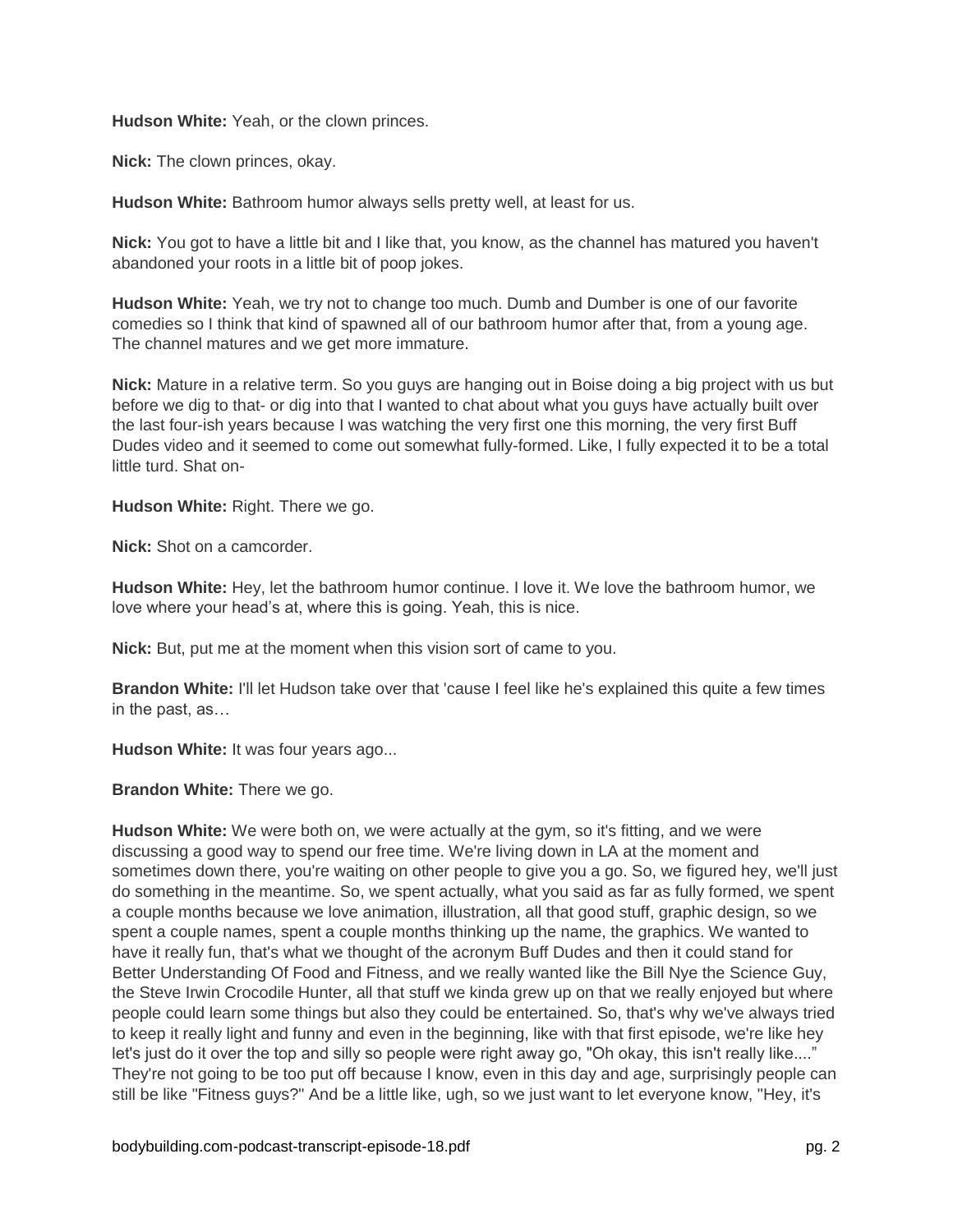fine, even if you don't enjoy fitness necessarily, you'll have a good time," hopefully.

**Nick:** Right. I was just relating to somebody the other day who was unfamiliar with you guys. I was like it's kind of like Square One or Bill Nye the Science Guy but for fitness.

**Hudson White:** Yeah, definitely. There you go, you got it, perfect.

**Nick:** Square One, I love that show, it reminds me… And the music… I was thinking there's satire and also like engaging with stuff in culture built into it.

**Brandon White:** Yeah, yeah.

**Nick:** So, when though, did you kind of have a moment where you thought okay this might actually have some legs?

**Hudson White:** I think it was nice because it was very organic, I mean we never had as far as the online world goes, sometimes you'll have people who have something big right away, we've had a few friends because down in that LA area, you're surrounded by a lot of creators and everything. And they ended up shooting themselves in the foot a little bit because they would have something big immediately, like millions of views or whatever, and they'd be like "Whoa so this is what it's like?" And then they would do something else and it would be like "here" and that wasn't their fault, that's just kind of the way it works. Whereas with us it was a very, very slow progression so we were just very happy every time we would get a new subscriber, a new comment, it was always like whoa, people are actually watching this? It was just very exciting for us and I think it was after the first two years we looked back and went "Oh wow, we've actually started to build something," and it's just like fitness with the consistency. We just thought we have to do this every single week and then you do look back and go "Oh, this is awesome."

**Nick:** And how many are there, how many videos have you made?

**Hudson White:** 300, I think? Yeah, yeah.

**Nick:** On a fairly steady cadence it seems like, too so you haven't ever "Okay, we've got to start doing it every day," vlog-style.

**Hudson White:** Yeah, we've never gone that- we've experimented with it.

**Brandon White:** We like quality over quantity, in a sense. We didn't want to go over too much where we're just like every day we're just doing a vlog and everyday stuff.

**Hudson White:** For us, it's more fun for us to just do entertaining, kind of bigger budget stuff, although that's not always the case.

**Brandon White:** Although, that's kinda what we strive for, for sure. It's just, to add that entertaining quality and take some time to maybe come up with an idea and maybe write a script and then the actual shooting, then of course Hudson with the editing and stuff like that. It's a lot lengthier than let's say, just having a camera and just recording yourself as you're going along your daily activities. That was kind of the struggle sometimes.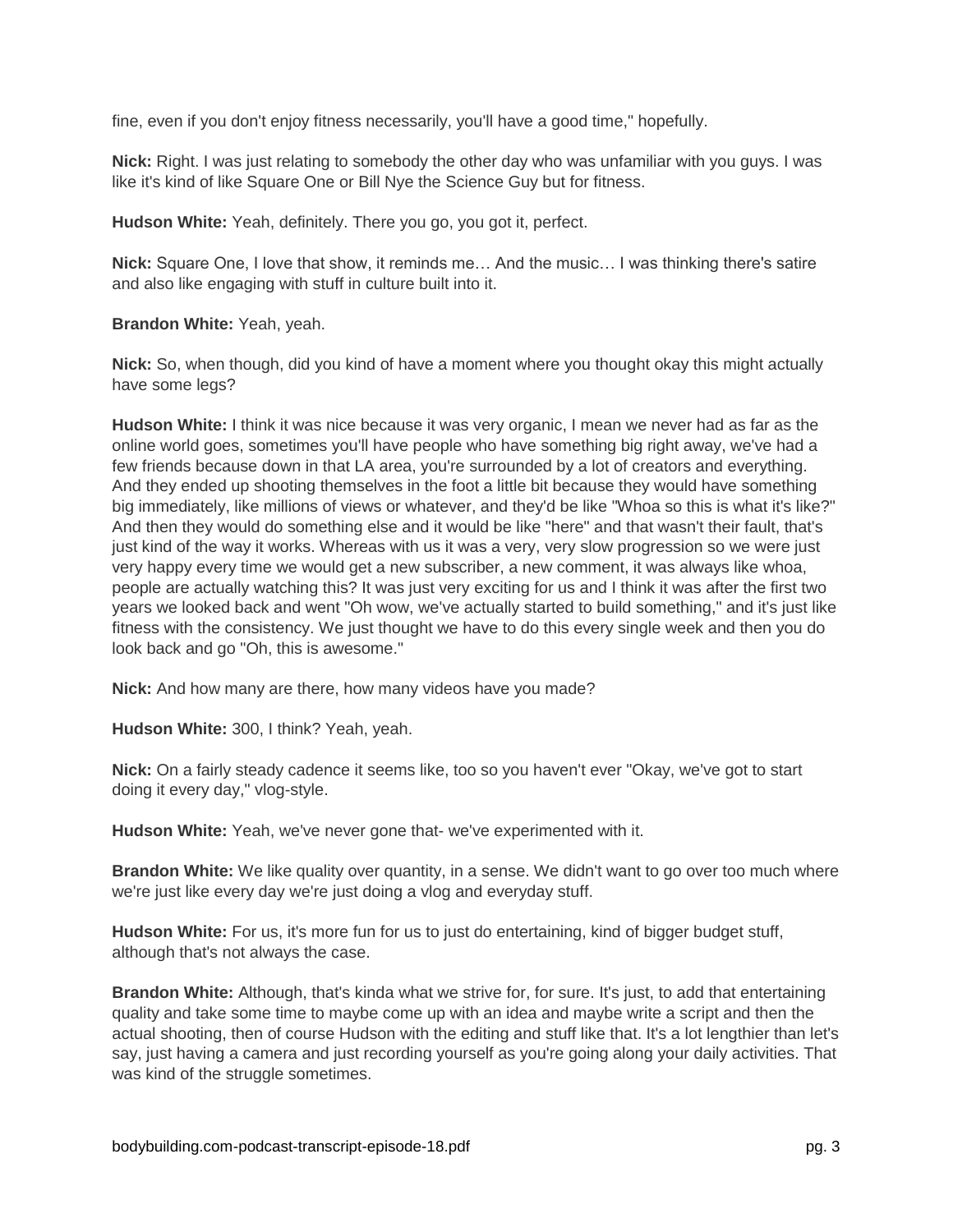**Krissy:** And that was the, one of the things I said to Nick, watching the videos, the quality, like you just said, like this is really impressive. And so, I'm interested to know, you have an idea, the whole timeline. So, you map it out, how long it takes to go through that whole process to shoot it, to edit it, to just do… and I know you have different lengths of videos, there are some that are four and five minutes, that might be like a shorter recipe one, or a longer one like average length it takes you to throw something together?

**Hudson White:** Yeah, what we have a lot, we find a lot of enjoyment is, is we love to create a process, we love having a crew. We love doing stuff by ourselves, of course, but the longer we've done this, the more energy we can inject when we have other people helping along, just like with the Bodybuilding.com crew this week that we worked on with this project you mentioned. You have those other people in there and they inspire you to just go bigger, go better and usually it's a lengthy process depending on, like you said, the project but it has been getting lengthier and lengthier so we do, every once in a while, step back and go, "We need to tone it down a little bit" because it's getting a little *too* big because then too much is riding on them and you've spent *so* much time that with that very shaky online world, it may not really go over as well as you had hoped. And then you're like, "Aw, man…"

**Brandon White:** We're out four days of doing all this stuff and then we don't get as many views as we want. It could take a day to really hammer down a good idea, write a few synopses, write a few ideas and kind of flush one out. Move on from there and actually the shooting process and a lot of times the editing process depending on the scale of the video can take a couple days, if not more. So, I mean, the post-production can sometimes take the longest and that's hard.

**Nick:** And I feel bad for the Bodybuilding.com crew because they have their hands full with this one. Well, the words already getting out now, okay it's like a Buff Dudes video, well good that's what we would hope.

**Krissy:** We have amazing editors who love doing that sort of thing, so...

**Nick:** Is it a fairly smooth running machine at this point or do you find yourselves scrambling like "Oh shit, my life, my professional life, my personal life, is riding on us getting this done in the next day."

**Hudson White:** Yeah, in the beginning, it was more so for sure, especially because we did work. You know there's a time where I worked two jobs, Brandon worked two jobs and then we're trying to do this as well on the weekends so with the social world as I'm sure many people know, it can eat up all of your time with all the social media outlets and our biggest thing is always just making a good video and sometimes we can really slack on all those other things. Well, then you've got to keep everyone updated on Snapchat or whatever and it gets to you a little bit like it's too much. So, that I would say is the most overwhelming part where we personally just like to be left alone to do a project and then get it out there.

**Nick:** Yeah, and when you started doing this, maybe there wasn't the same level of pressure to be that social media psycho to quote one of your-

**Hudson White:** Yeah, yeah, yeah for sure, not at all. Exactly.

**Nick:** Give it some life you know.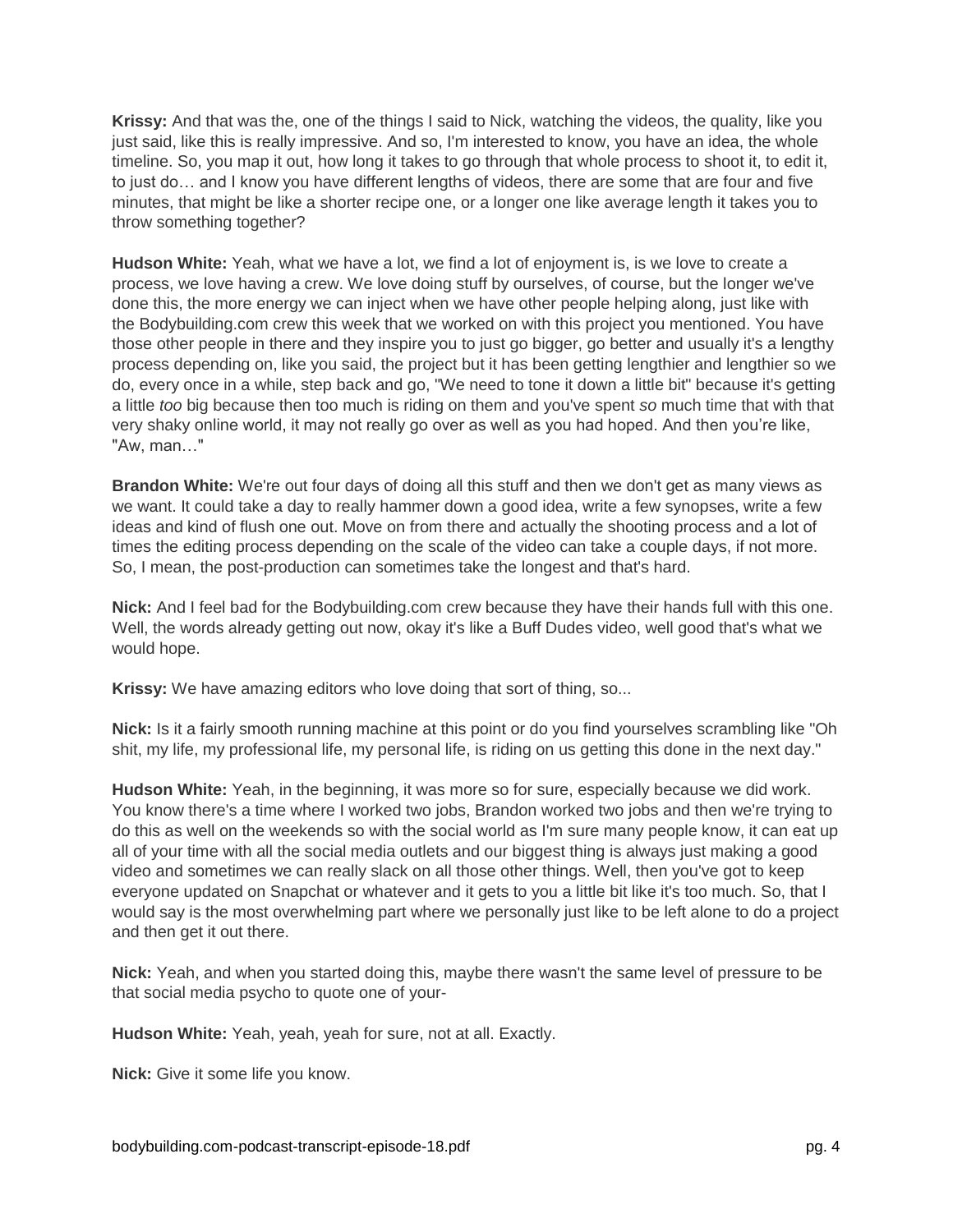**Hudson White:** That was a commentary on others and us as well, we're not going to lie.

**Brandon White:** Even back then, there wasn't as many social media platforms they've really expanded as it goes along. It feels like every other week there's a new social media platform that you have to jump on and to expand and make sure you're kind of on top of the game and stuff. It can be a little much at times but when you love to do it, you've just got to remember to do it.

**Nick:** I was looking at what you're most watched videos are and I think number one was Gym Wildlife which is pretty silly gratuitous, cleavage, it's much more of a humor video and then the second one was Upper Body Training for Teens which was also featured on Bodybuilding.com and was much more instructional have you been surprised by what's resonated like "Okay, clearly we're speaking to this person directly"?

**Hudson White:** Yeah, it is. And that's another thing we've had to reel ourselves in a little bit because we do like "We want to do this and this" and we have to remember that there are times we need to streamline it so people aren't like "Who are these guys? They're doing a crazy video and then a serious training video." So that one, the teen training really was nice for us because I feel like when we are doing a little bit of the more serious educational stuff, it's cool to have like, a teenager in there with us because then we have their passion, they're not so jaded, but they're just so used to everything they're like "Oh, yeah yeah yeah, whatever" and they're just like "Whoa" so then that gives us energy. So we do enjoy doing that as well but we just cannot stop the silly stuff. That just gives us, we just get to go wild. I'm glad we can have access to both of those worlds.

**Nick:** And you guys were spindly teens at one point, yourselves.

**Brandon White:** It's always kind of nice to be able to inspire and motivate and stuff. Whether that be through a funny and entertaining video or an actually training video, we try to hit it all as much as we can.

**Krissy:** I think that comes across in the nutrition videos as well because no one likes to, I was watching one, you know, you're making cauliflower tots or something. It's like the worst thing ever and I've tried to make them, I've tried to do that before and it's just horrible-

**Nick:** Smell up the house.

**Krissy:** And I'll probably never make it but at least it's entertaining to watch and I think that's the biggest thing and we've kind of hit on it a few times it reaching this audience. And in the past it's instructional videos can be incredibly boring to watch and someone just standing there doing something. When you can make it almost theatrical or almost like you're watching a show now and you're watching characters more or less- but you're getting the education, why is this important, what does this do for me, it just takes it to a completely different level and there's not a whole lot out there that's doing it, for anyone. Whether they're teenagers, whether their middle-aged or adults or whatever...

**Nick:** For fitness in particular, it made me wonder, going back to when you guys started to find your way in fitness as spindly teenagers, not only who helped inspire you to go down that path but actually see "Okay this is stuff we love, this is actually fun, it's not just something I'm desperately need these biceps" you know?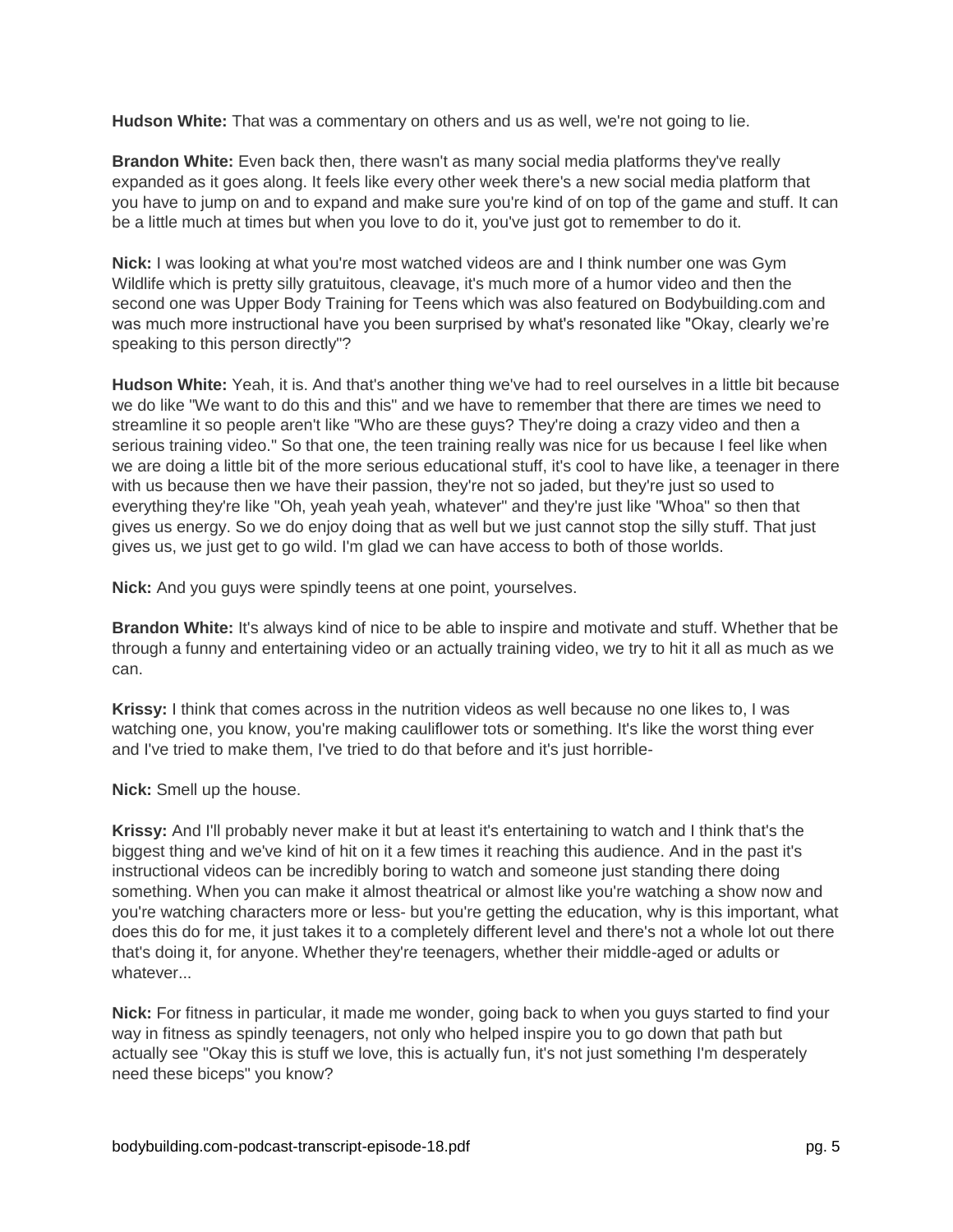**Brandon White:** Yeah, we're not too obsessed with it but at the same time, we've been doing it for quite a while as well, it almost just... We're hoping people just watch it and have fun but also, it makes it fun for us because if you do that same thing again and again, there's only so many ways you can explain how to squat or bench press. After a while you have to come up with another way to actually make it interesting because, at least in some kind of way, not only for the viewer but even us in front of the camera or doing some silly skit about it so that's always fun. We try to make it fun.

**Krissy:** I think it comes across on your videos as fun.

### **Hudson White:** That's good.

**Krissy:** Where would you say in general, new ideas, where do they come from? Because there's a lot of videos already out there, you guys have a lot of videos, you're coming up on over 300, how do you keep coming up with new things? We struggle with this all the time, with articles.

#### **Nick:** That's not true.

**Krissy:** Don't give away our struggle. No, but it's, you just said it—how many times have you come up with saying how to do a squat or what the benefits of a squat are. It's something that still needs to be talked about. You're always going to have a new audience. There's always going to be someone who clicks on BBcom article or clicks on a video but how do you present it in a new way. I know sometimes we'll see something in the gym, we see someone doing it wrong, we're like "Ah, that's what we need to talk about" or we just hear someone needs to talk about it so, I'm always interested to hear how people get their inspiration.

**Brandon White:** I think you brought up a good point. It's mainly just be aware of your surroundings, pop culture, movie references, anything that you can kind of reference to that people relate to. I feel like we try to get as much influence as we can, if not from other people, movies, experiences we've had in the past whatever they may be. Sometimes there's a struggle because you really have to rack your brain to figure out how can you present it in a package in which it is not only entertaining but relatable and informational as well. And there's so many more fitness personalities online than there even was four years ago, everyday it's just very vast. So we've kind of found to ease back a little bit. There's so many great people, so much advice that we're like, you know, we always want to keep the education, of course, but I think we've probably amped up our entertainment even more because we just want to focus on what we do best. We don't want to try the exact same game, like you guys were mentioning earlier with vlogs. I mean, we're kind of boring guys. We have the energy and the entertainment for these videos but then after that it's just kind of like all right. We'll just become hermit and begin writing the next one or whatever. So that particular format doesn't work quiet as well for us but other people just kill it so we try to focus on the entertainment. Like, why we're growing our beards all gnarly right now, we want to do kind of like a history of fitness. Show it through, beginning with the neolithic age and kind of moving- To just be silly with it so people can see characters and they can maybe get a little bit of history in the process. As we said, it's just very entertaining for us as well.

**Nick:** Yeah, and then there's room for total absurdity in there, as well.

**Hudson White:** As long as there's room for that.

**Krissy:** Yeah, that's the best part.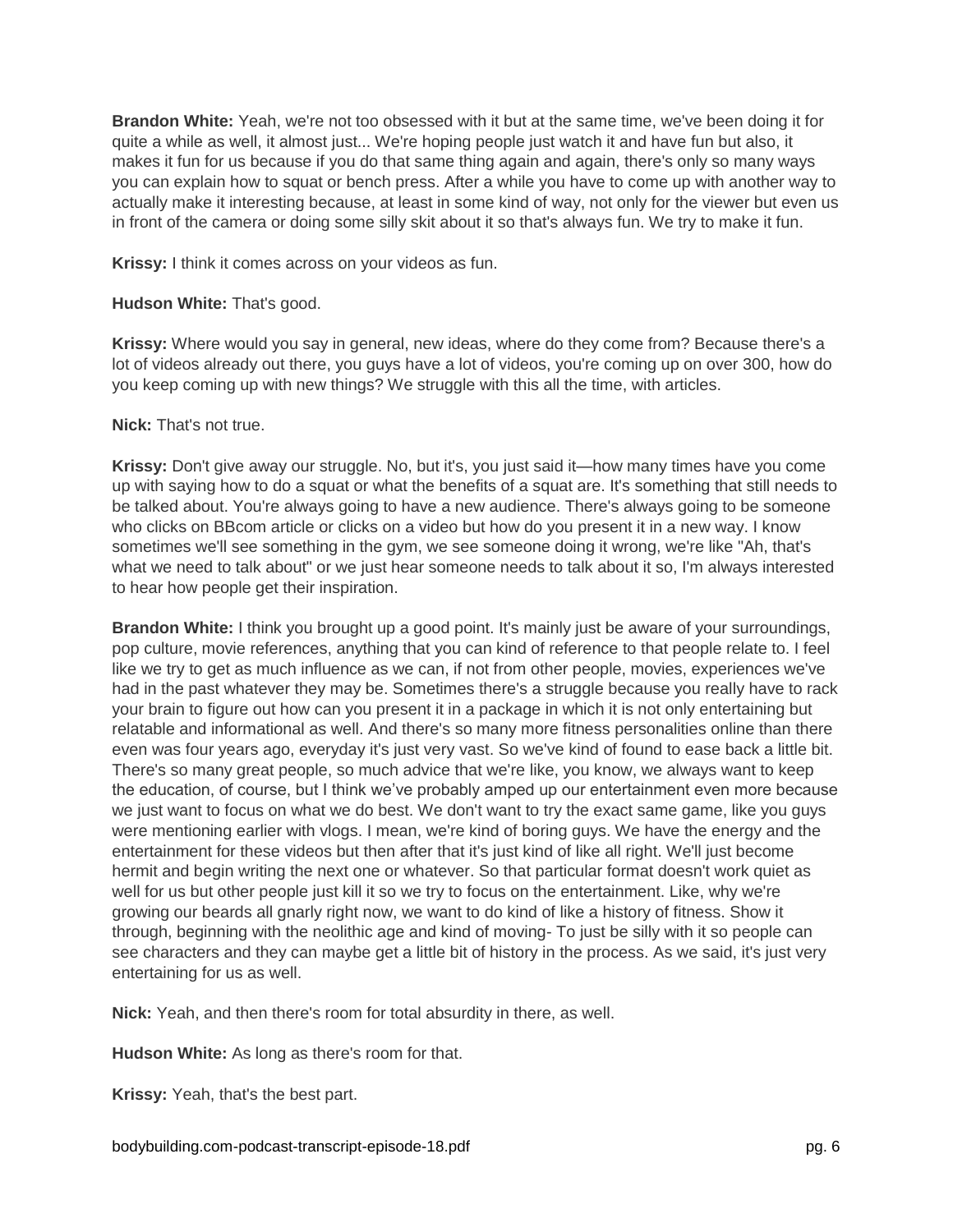**Nick:** In the most recent video I saw, it was taking place on a farm, it's like a farm safety video, and the fitness aspect is totally absurd. You have to wrap your brain around the whole concept and it's with your dad as well.

**Hudson White:** We really based that on, you'll see, and not so much anymore, but back in the day there was so many of those school educational videos and they're always so serious you know. The monotone voice over it, so we're like, let's just get wow and do something that's silly.

**Brandon White:** Squats on the hay bales.

**Hudson White:** Exactly. And sometimes too, it's kind of experimental to see people reaction to it. We'll be doing it and we'll be excited doing it but then we're excited also to see the reactions will be, because we'll just be like this is so out of left field for so many people that are maybe subscribed to our channel because they watch maybe one of the more training videos. Then this comes out and they're just kind of like "What the heck is this?" And it's always fun reading comments, sometimes it can be a little harsh.

**Nick:** I was about to say, they're fun? More like soul-shattering. But you guys have been doing this for a long time. You've been lifting and training for a long time. So I want to go back to the, sort of the dawn of the dudes a little bit. I know that your dad was an inspiration, you were kind of working together as an older brother, younger brother probably too. But put us at the dawn of the dudes.

**Hudson White:** Yeah definitely, our dad got it into us for sure, started hitting the gym at about 14. An inspiration to him was Steve Reeves, you know, Hercules, so we'd see a little glimpse of that and we'd be like "Who is that?" You know his beard and all that set in the ancient age. So he was working out and then we'd begin to go with him an I think what really got us going was when Brandon just turned 19, I was 20, it was like, well why don't we just try to prepare you for a teen training competition. Because it seemed like the competition wasn't—you know you turn 20 and all of a sudden you're in a completely different ball game. So we're like, the teenage might work a little better. So yeah. Brandon got prepared, it was all just trial and error. I'll let you explain that Brandon. It was a learning experience.

**Brandon White:** Yeah, it was kind of one of those things where you see these guys in the magazines, you see how they look and you're like what's it take to look like that. We had already been working out but it was just going to the gym and lifting some weights, not knowing what the hell we were doing. So pretty much just doing as much research as possible. We cruised the Bodybuilding.com forums. Reading up on peoples experience and Hudson, I think, you kind of scouted that out before even I did. You were letting me know as far as the zero carb kind of thing. We didn't know, we had no clue. We were still teens at that time. So, I kind of did this mini bulk to put on as much weight as possible-

**Nick:** Like the Klondike bulk.

**Brandon White:** Pretty much yeah. That is exactly it. You've done your research.

**Hudson White:** As much as we love our dad, his advice was all about calories. All about calories.

**Brandon White:** So I went to the grocery store and I was cruising the aisles and I found the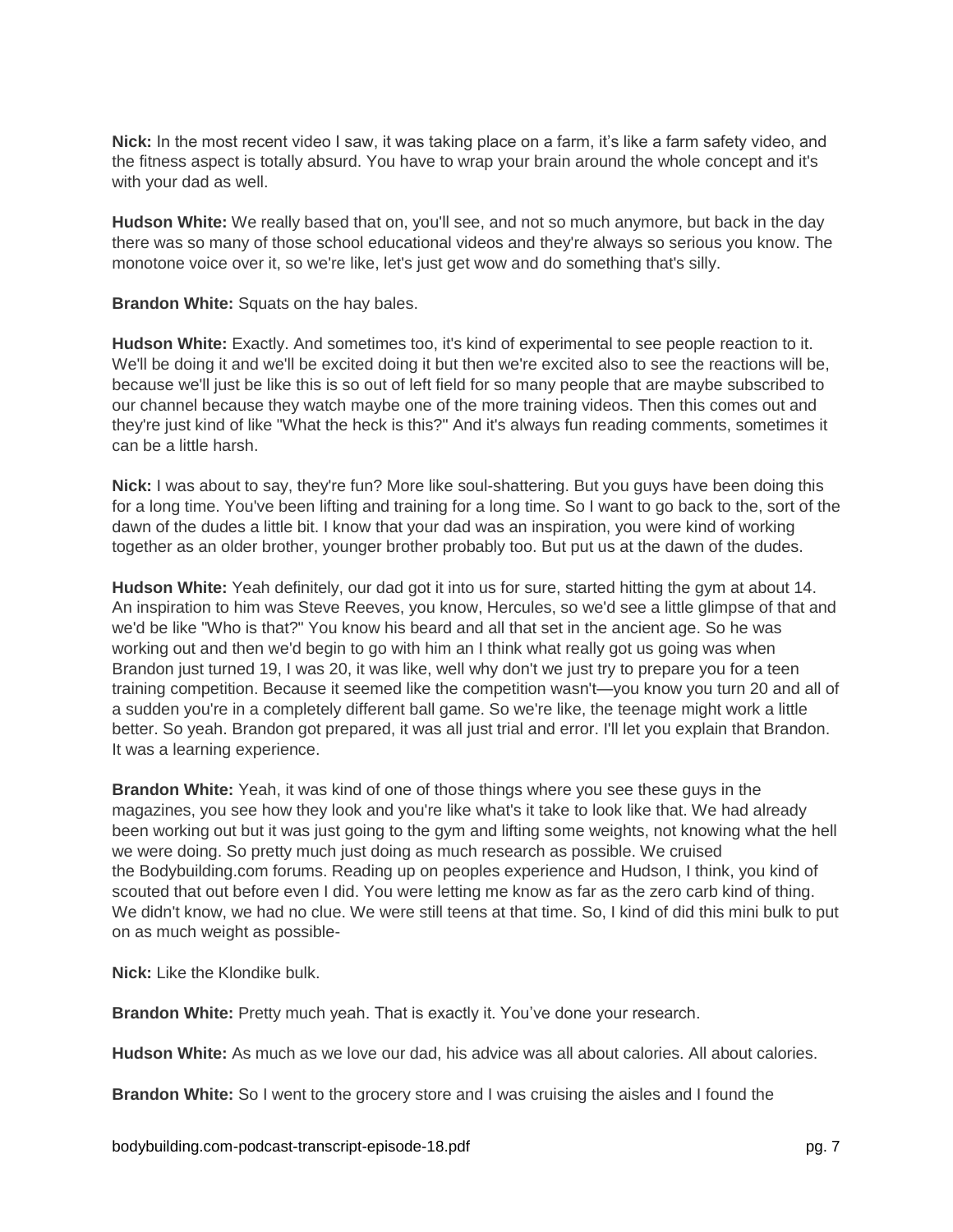Klondike bars. And I was like one, they're probably delicious and two, they're like 600 calories each. That means if I have like three at night, I'll put on some weight real quick, not having any clue- yeah right gains, all about the gains. I remember doing that for a while and then waking up one morning and I was kind of workin' out or whatever, I was getting up one morning and I was getting a little chunky. And I looked in the mirror and I was like something's not right here. I don't think this is the way to do it. They were going right here on my stomach. So I had to do some more research. I actually started learning a little bit more about it and started doing it the right way and working out pretty hard. Went thought the competition phase and it was great. It was a great experience, probably something I wouldn't do again because it's so much work and a lot of effort but it was a great tool to learn how to- to learn about your own body and what it takes.

**Nick:** Especially at the time in your life when your just an anabolic machine, right? You feel likes there's value for an experience like that? For a young man, just in maximizing that crucial part of his life?

**Brandon White:** Oh, absolutely. I think that's probably why we do gravitate towards doing teen videos because when we were that age the information wasn't quite as available, other than maybe Bodybuilding.com. But after that and in this day and age with YouTube and Instagram, you have a lot of people to look up to but in the same sense that we can hopefully bring in some information to some people who are maybe curious about it or want to get into it. If not bodybuilding, just a healthy lifestyle.

**Nick:** Did you ever heed the call of the stage?

**Hudson White:** No, I never did. I saw Brandon compete twice and it was just like he was saying. It was, as much work as it was, and it was very rewarding, don't get me wrong, but I was just alwaysfelt really rewarded in other avenues such as the production side. That was the whole creativity in that outlet was something that I gravitated towards almost immediately. In fact, we need to check our username because I think it's like a 2004 account on Bodybuilding.com. Old school on BodySpace. We had the pictures and a lot of people were very helpful like "Yeah, we recommend this and that", and we were so clueless.

**Brandon White:** We were like huh, all right.

**Hudson White:** We may have to go dig up the old misc comments.

**Brandon White:** Yeah, we hit that forum up a few times. Don't look up the old comments.

**Nick:** You guys just did a recent video series that was all beards and bulks. How is bulking this far in the game different from the old Klondike bulk back in the day?

**Hudson White:** About the same.

**Brandon White:** Well, not really.

**Krissy:** There's pizza involved. That's my pitfall.

**Brandon White:** Yeah, pizza and beer. We try to be as strict as possible but we're around our parents at this point and mom's home cooking you know. As good as it is you can sometimes get a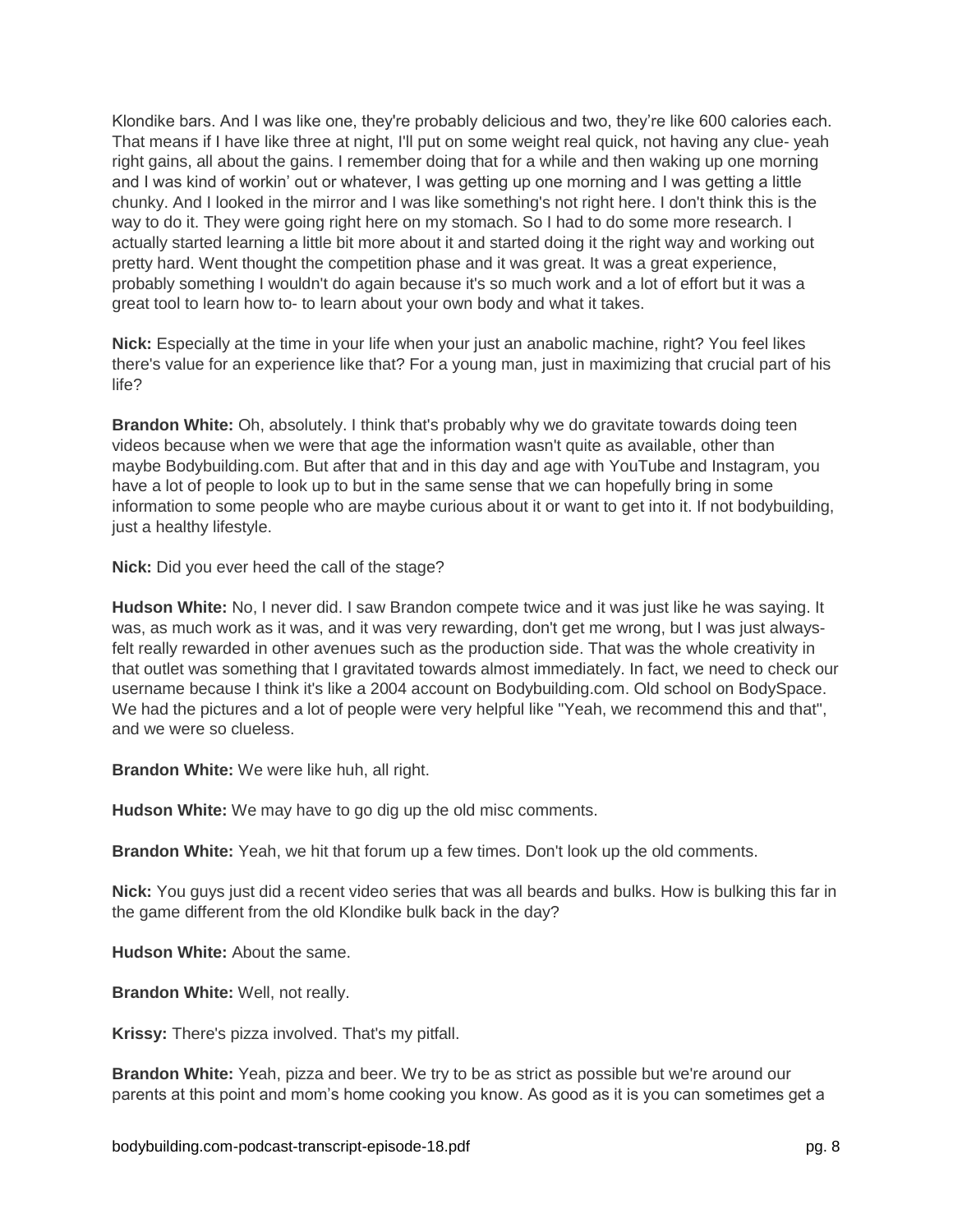little carried away. She like, come on, here's mamas meatballs. Like a thousand calories.

**Hudson White:** Venezuelan baseball players are notorious for coming back from the off season completely overweight and they ask why is this and they go "My grandma, man" she makes these arepas, they're unbelievable.

**Brandon White:** We have something in common with them, for sure. Mom's always giving us the biggest carb-loaded meal right before bedtime.

**Krissy:** And you don't leave the table without finishing your meal.

**Brandon White:** Exactly.

**Nick:** It's right there what are you supposed to do with it for Christ's sake?

**Brandon White:** She slaved over that meal, you had better finish it. It's not going to eat itself.

**Hudson White:** But it's been going great. Absolutely. It's kind of new because we hadn't done a bulk since our teens, so we were like "I think it'll be really interesting to do that and see how much size we can put on" but it's been going really good.

**Nick:** Done a bulk, we're talking like four months of just continuous eating?

**Brandon White:** Put on about 20 lbs and trying to put on as much strength as possible, which was a lot of fun, but I think we're ready for a cut.

**Hudson White:** Summer's coming.

**Brandon White:** Especially here, it's been so nice out.

**Krissy:** Finally. So how- what does your training look like now? Has it changed a lot, bulk versus train-

**Hudson White:** We are big fans of- Like with what Brandon was saying about the one rep max's, we hadn't ever really done it so it's just very interesting for us. If we really put ourselves to it, how much could we do. That was interesting. We didn't quite hit maybe what we wanted to but that happens. We'll just continue to try to up that. We're real big fans of things such as supersets, just getting in there, getting it done. Never really more than like an hour or so. Not a lot of time to sit around and talk, it makes it perfect for us as training partners, so one of us will just hit the exercise and we'll just keep switching out. We usually keep the heart rates pretty high and yeah.

**Brandon White:** It's not fun right, you get in there, get out. Hypertrophy is, I think, one of our favorites. Implementing supersets or drop sets. Just implementing higher energy, higher volume, high intensity kind of stuff. That's what we grew up on anyway after Steve Reeves when you start getting into the bodybuilding, the evolution of that is then Arnold and Frank Zane and Frank Columbo and stuff. That's like that's all of sudden into the golden era of the 70's, 80's guys and that's how they trained for most of the part and that's kind of, looking at all the magazines, how I learned in the beginning. Whereas, I'll just follow their programs because they look great. If I worked out like them, I would look like them. And for the most part, we both fell in love with that style of training and then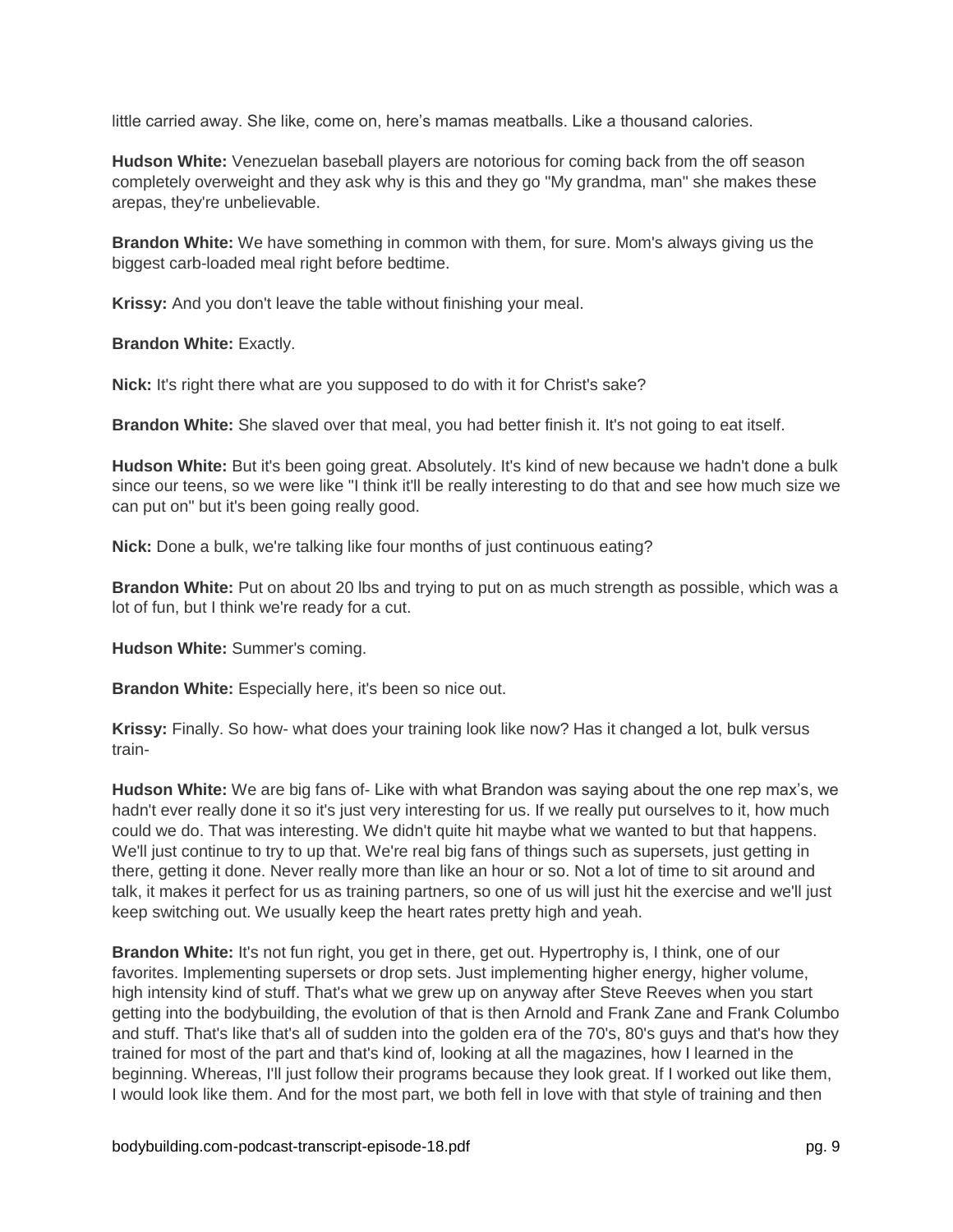we just continued on training like that.

**Nick:** You guys have covered so much ground in these videos, too. They're on every conceivable type of strength train… there are full body workouts, there are totally minimalist workouts, there are very specific movements. Do you feel like moving through all of that has influenced your training as well 'cause it's easy for someone to get into a rut for the last year. This is what I do, this is what my body likes. Do you find that feeds back into what you're actually doing?

**Hudson White:** Oh definitely. We did some body weight stuff last year due to recommendations from the channel subscribers which we've also really found that we like because we don't know everything, we don't know how to do everything so it's nice when we're getting that feedback.

**Brandon White:** Speak for yourself.

**Hudson White:** It is so nice to get that positive… ya know, criticism is great when it has a point and it's not just your typical YouTube comment of "Whatever, you guys suck." But when they say "Hey, I think you should try this because it will benefit you in this way" and everything. So we've done stuff, such as a bodyweight series which we really enjoyed. We're really big fans of just keeping it so simple, a lot of my favorite workouts, we had an outdoor, backyard gym for a while, which we really loved. I'd really love to try to build one of those in the future, like half indoor, half outdoor. Because for me it is motivating and inspiring to me, the real simple things like working out for a little bit, going outside, feeling the sun, jumping in the pool immediately afterwards. That's what drives and inspires me, those little things.

**Nick:** Otherwise, it can be super easy to get stuck in the basement, eh? Of course, it's a pretty sweet lookin' basement.

**Hudson White:** Oh yeah, exactly, exactly. Yeah, the ceiling is not too high though, that really holds you back.

**Nick:** So tell us what you've been working on here. My understanding is that this is the 9-Week Journey to the Goblet of Gains.

**Hudson White:** Oh yeah, the name says it all. Buff Dudes and the Journey for the Goblet of Gains. Cue the angelic kind of-

**Nick:** I'm envisioning some kind of 8-bit music, like this feels like a video game.

**Krissy:** Very much so.

**Hudson White:** They're inspired by a video game. We were huge fans of that stuff growing up, the original NES and the SNES and stuff like that so, whether it be Double Dragon Bad Dudes or any kind of RPG, think of Zelda so-

**Nick:** No Tetris, is this a Tetris theme? Everything I know about the human body I learned from Tetris.

**Hudson White:** Tetris is great. Wrist is connected to the elbows. So yeah, very, very much inspired by a video game. And again, we're trying to implement that real fun entertaining quality and the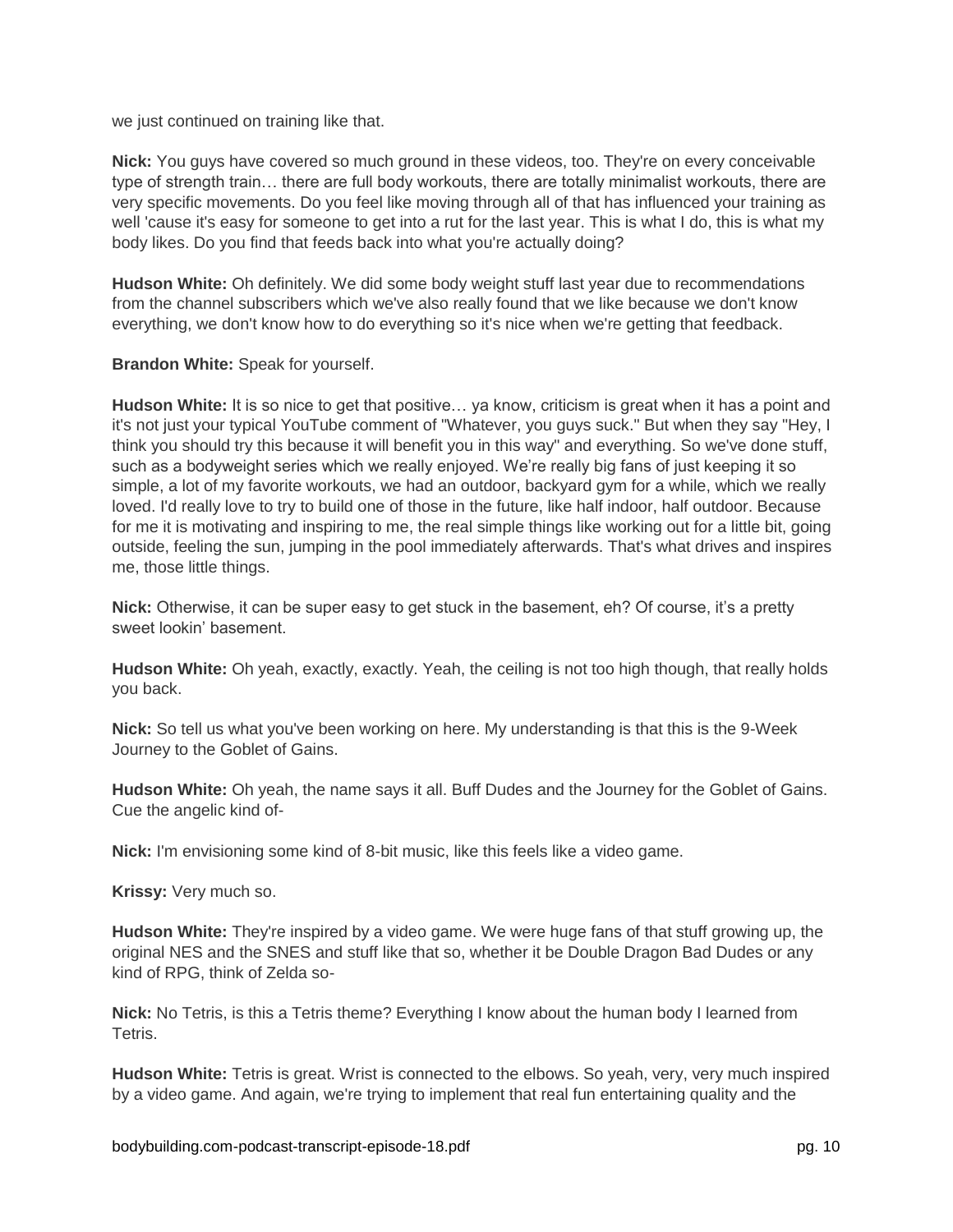Bodybuilding team has just been amazing. Immediately got what we're about. It's nice when you work with crews right on the same page, when they're saying "Oh, this is like this" and you're like "Exactly". So each boss is going to represent a certain style, you know, you have a boss who's like superset, another one is steady-state cardio and they each have their own look and feel. We're trying to get people, hopefully, maybe people who have been doing it for a while and want something refreshing or maybe someone who has never done it like "Oh, wow, this is kind of an inventive nice, entry level way to learn about these things" without feeling too intimidated. But yeah, it's going to be very silly for sure.

**Brandon White:** It's a journey. So, in this case there will be three phases, or three worlds. The first world is going to have three levels and then you're going to kind of make it through those three levels. You're going to beat that world, move onto the next world and so on and so forth. Hopefully by the end, in the last world, on the last level, Level Three/World Three, you will acquire the goblet of gains.

**Nick:** I was gonna say, the goal is gains.

**Krissy:** All the gains.

**Brandon White:** Oh yeah, it's all about gains.

**Hudson White:** There's a little surprise ending, a little twist at the end.

**Nick:** I hope you get to type in your initials, 3 letters if you win?

**Krissy:** Ha, first place. Don't give away all the good ideas.

**Hudson White:** Oh, that would be awesome!

**Nick:** AZZ. I don't know. I really apologize if I just ruined it.

**Brandon White:** Just keep talking.

**Nick:** Well, so what's next then, after this? Another big cut or anything exciting?

**Hudson White:** Yeah, we actually have a live show.

**Nick:** Oh that's right, I saw that. What's going into the live show?

**Hudson White:** Good question. This is the brainstorming. Exactly.

**Brandon White:** Koala sex. We'll just put two koalas onstage and say there ya go.

**Krissy:** Start counting to 43.

**Brandon White:** Exactly. Everyone count along now. It's reps, repetition.

**Nick:** I like it.